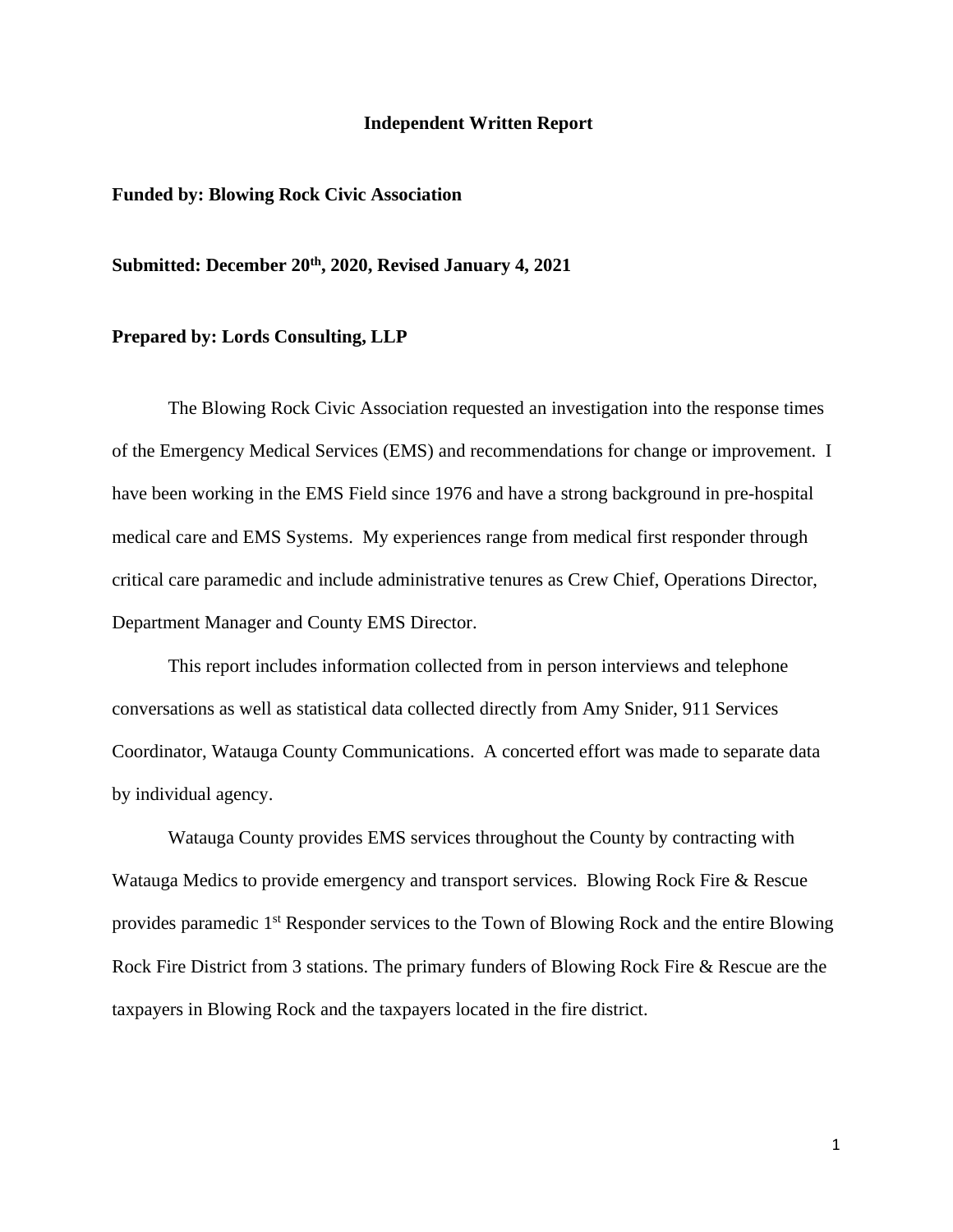#### **General concepts related to EMS analysis and evaluation**

## **Response Times**

To get a better understanding of response times we will use medically based science. Many of these standards were put in place in the early 70's. "The "standard" was derived while cardiac arrest survival was being studied in the early 1970s by Alvarez and Cobb in Seattle. They noted dramatic increases in survival, which they attributed to at least three factors: reduced response times, of less than eight minutes, first responders performing CPR (Cardiopulmonary Resuscitation) and citizen CPR training. Later, Mickey Eisenberg, MD, et al catapulted Seattle's results to national attention by publishing several landmark studies" (Fitch, 2005). The American Heart Association states, "for each minute that passes without CPR and defibrillation, the chances of survival decreased by 7-10%" (2013). Even applying the nation's best response times, the rate of recovery in the United States from cardiac arrest is less than 10% with only 7% achieving full pre-arrest function. Presently there is not a universally accepted response-time requirement. However, in urban areas the most widely used standard is eight minutes and 59 seconds (8:59). The goal is 90% compliance based on a fractal measure, not an average. (fractal response time measurement includes all time intervals between the time the service received enough information to initiate a response and the time a properly equipped and staffed ambulance arrives on scene.) The 8:59 target is also consistent with the response time recommended by the National Fire Protection Association (NFPA 1710, \_5.3.3.4.2). The NFPA requires communities to "provide for the arrival of an ALS (Advance Life Support) company within an eight-minute response time to 90% of incidents. The NFPA standard excludes callprocessing time intervals (Fitch, 2005).

Research outline in the article *Emergency Medical Services Response Time and Mortality in an Urban Setting* published in the journal of *Prehospital Care 2012* states, "A common tenet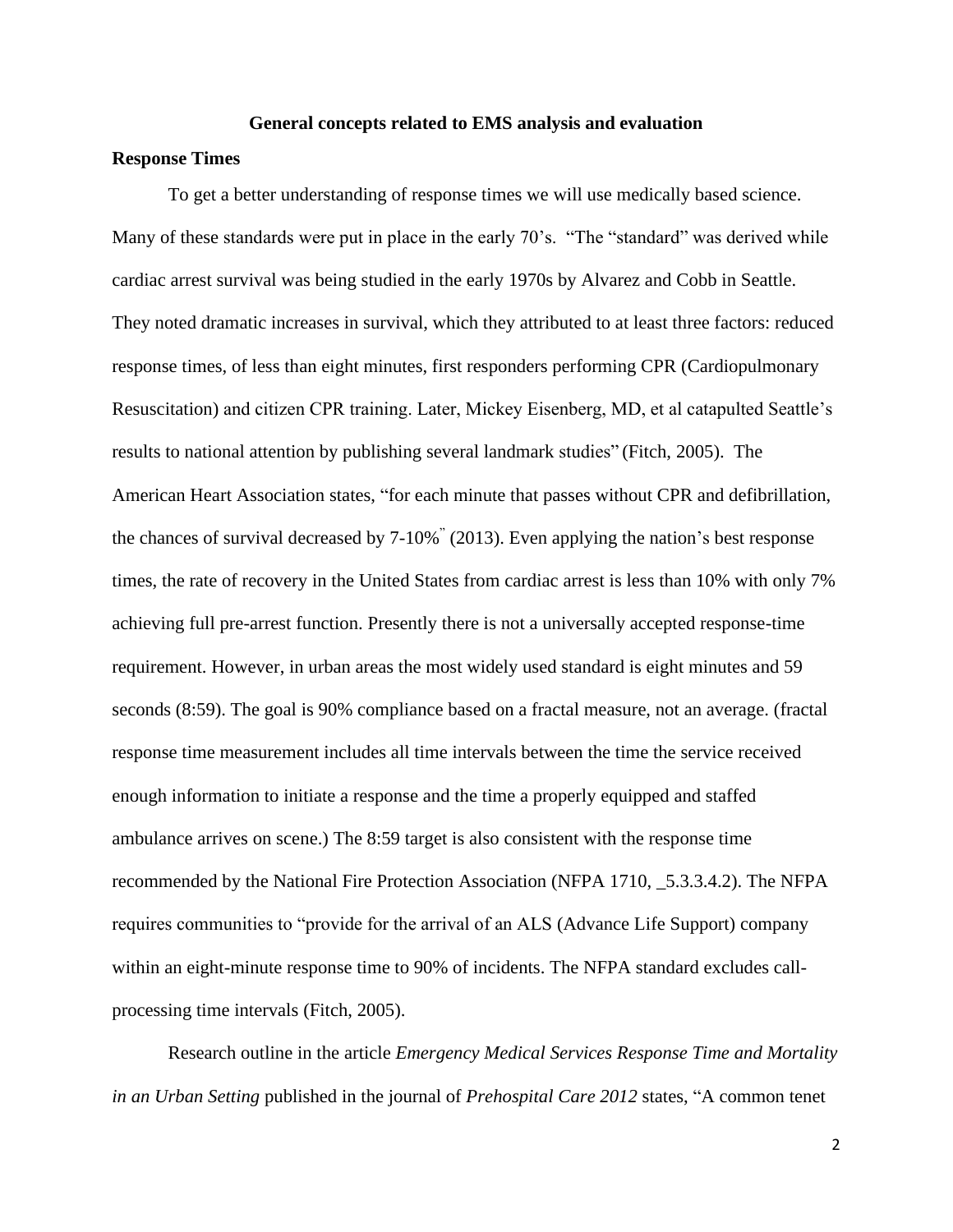in emergency medical services (EMS) is that faster response equates to better patient outcome, translated by some EMS operations into a goal of a response time of 8 minutes or less for advanced life support (ALS) units responding to life-threatening events" (Blanchard et al, 2012). **An analysis of this data suggested there may be a small beneficial for those that receive care in ≤7 minutes 59 seconds as it relates to inpatient admission but not on survival.** The results of this study call into question the clinical effectiveness of the 8-minute response time on decreasing mortality for adult patients identified as having a life-threatening event at the time of the 9-1-1 call (Blanchard et al, 2012).

In a study cited by *JAMA 2019, Association Between Emergency Medical Service Response Time and Motor Vehicle Crash Mortality Found in the United States,* they found "that during the study period, 2,214,480 ambulance responses to Motor Vehicle Crashes (MVC) were identified (median, 229 responses per county with a range of 73-697) in 2268 US counties. The median county response time was 9 minutes (range 7-11 minutes). Longer response times were significantly associated with a higher rate of MVC mortality  $(\geq)$  is  $\leq$  minutes; mortality rate ratio, 1.46" (Byrne et al., 2019). This means that patients with response times greater than 12 minutes have a 1.46 times great chance of mortality than those with response times of less than 7 minutes. "After adjusting for measures of rurality, on-scene and transport times, access to trauma resources, and traffic safety laws. This finding was consistent in both rural/wilderness and urban/suburban settings, where a significant proportion of MVC fatalities (rural/wilderness, 9.9%; urban/suburban, 14.1%) were associated with prolonged response times (defined by the median value,  $\geq 10$  minutes for rural and  $\geq 7$  minutes for urban). "These findings suggest that trauma system-level efforts to address regional disparities in MVC mortality should evaluate EMS response times as a potential contributor" (Byrne et al., 2019).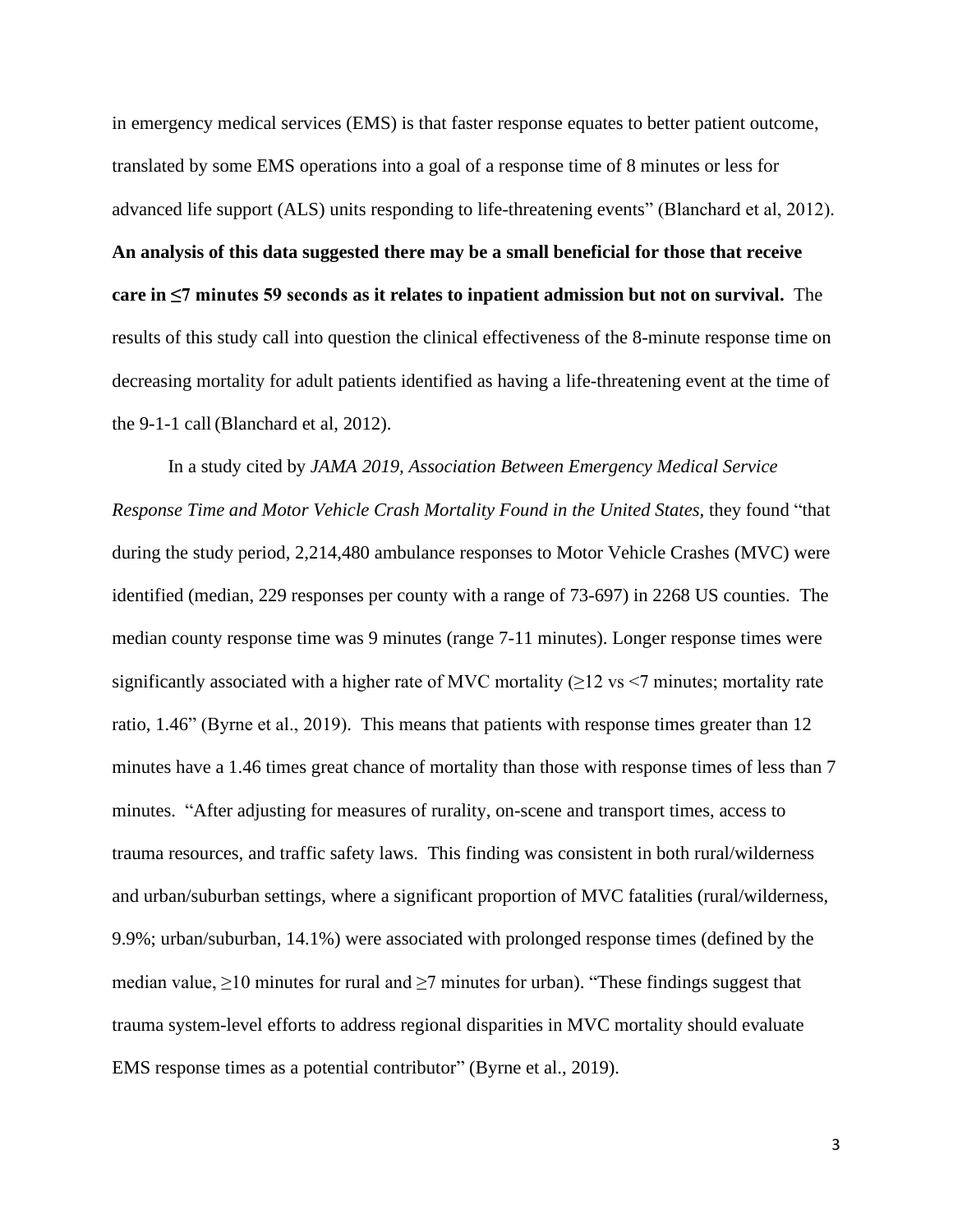#### **Local Response**

In Watauga County, Medical Helicopter service is utilized to transport trauma patients from the scene to Level 1 Trauma Centers. Research has shown that air transport to a Trauma Center decreases mortality rate from trauma by 57% (Michaels, 2014). Watauga Medics state that in 2019 that they had an average response time of 9.01 minutes. The fractal response time for Watauga Medics is 17 minutes at 90% compliance.

#### **Key Points**

**Faster Response Times equates to Better Patient Outcomes Common Goal is 90% Coverage within < 9 Minutes Fractal Measurement of Both Coverage and Response Time is the Best Practice Watauga Medics Fractal Response Time is 17 Minutes at 90% Coverage is divided between Emergency 1 st Responders and Transport Services**

#### **Local EMS Analysis and Evaluation**

#### **Franchise Agreement (Watauga County and Watauga Medics)**

The current franchise agreement between Watauga County and Watauga Medics has been in place since 2018. In review of this agreement, I have identified a few concerns. Included are my recommendations to assist Watauga County moving forward by improving services and response times.

- 1. Watauga Medics billing fees are not in line with the Medicare allowable rates.
	- Federal Medicare guidelines identify Watauga County as rural. Medicare sets forth allowable rates for service to the EMS providers. Presently some of the Watauga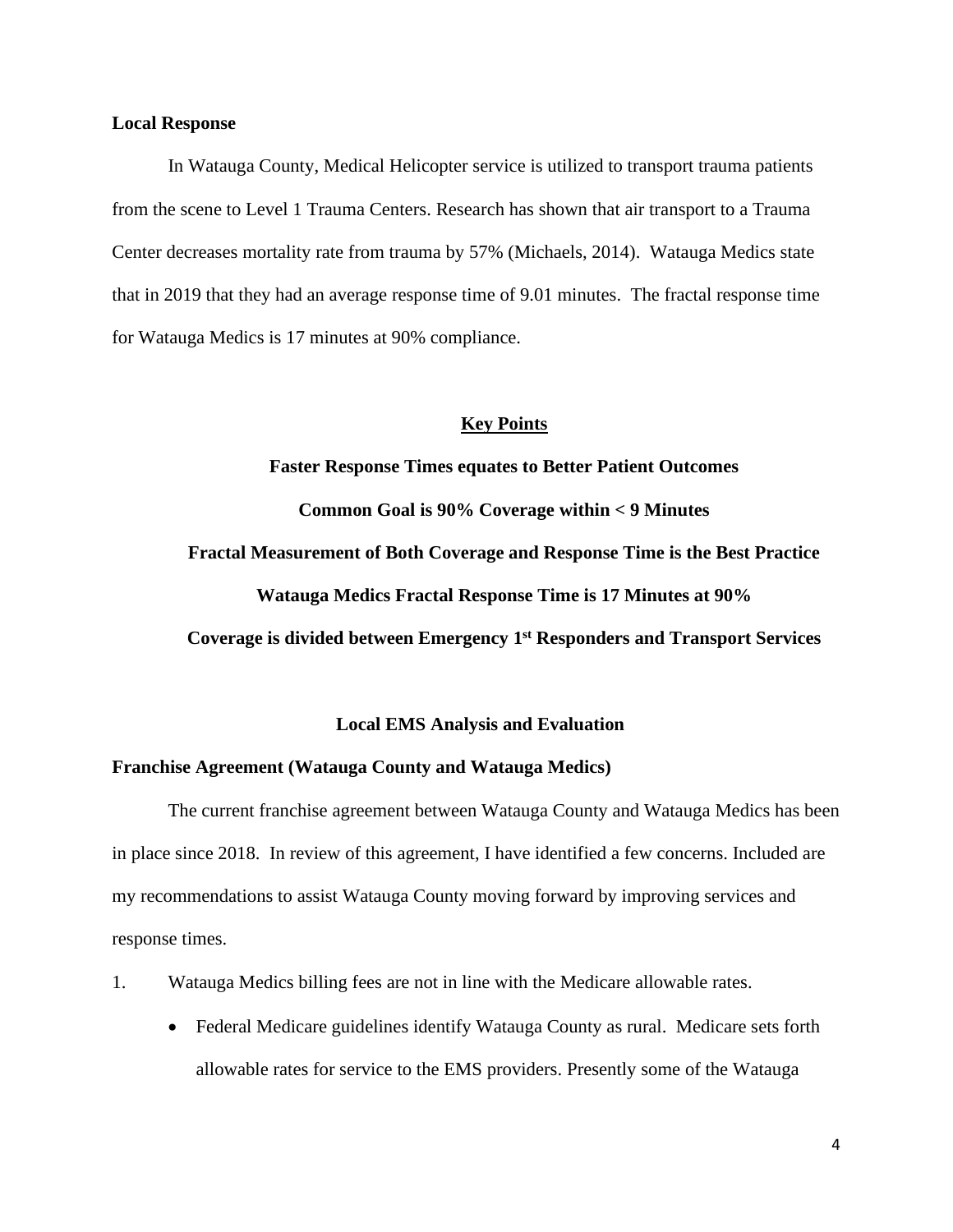Medics fees fall below the Medicare allowable rates and are restricted by the franchise agreement. It is recommended that Watauga Medics be allowed to adjust their fee structure to reflect at least 125% of the allowable rate outline by Medicare. Medicare pays 80% of billed charges so billing 125% of the allowable rate would assure maximum federal support of the local EMS system. In all these examples the Medicare patient would be responsible for the 20% of the billed services as required by the government.

- 1. Basic Life Support (BLS) fee allowed by the franchise agreement is \$300 (23a). Medicare allowable rate is \$227.68. To receive this amount Watauga Medics should bill \$284.60.
- 2. ALC non-emergency fee allowed by the franchise agreement is \$325.00 (23b). Medicare allowable rate is \$272.68. To receive this amount Watauga Medics should bill \$340.85.
- 3. ALS emergency fee allowed by the franchise agreement is \$415.00 (23b). Medicare allowable rate is \$431.74 To receive this amount Watauga Medics should bill \$539.65.
- 4. ALS II fee allowed by the franchise agreement is \$550.00 (23b) Medicare allowable rate is \$624.89. To receive this amount Watauga Medics should bill \$781.11.
- 5. Mileage fee allowed by the franchise agreement is \$9.50 (23c). Medicare allowable rate is \$11.54 for the first 17 miles and \$7.69 for each mile thereafter. To receive this amount Watauga Medics should bill \$14.42 and \$9.61 per mile.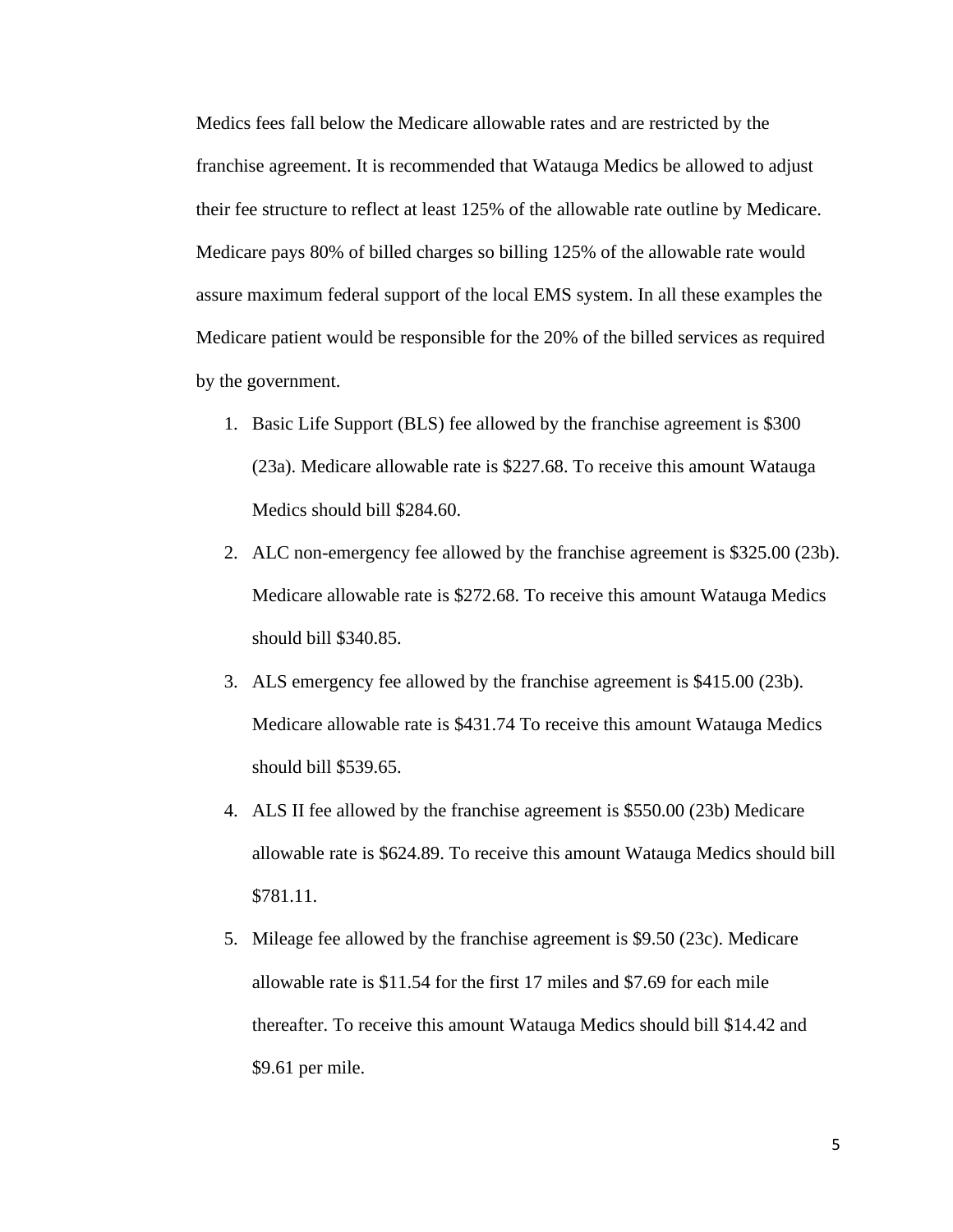- 2. Watauga Medics billing fees are not being adjusted timely in response to changes in the Medicare allowable rate.
	- The Centers for Medicare and Medicaid Services (CMS) evaluates the ambulance fee structure every year. Adjustments are made as needed. Most of the Watauga Medics service fees are below the allowable rates as outlined above. It is my recommendation that the franchise agreement be updated to allow an automatic increase/decrease of fees in response to any Medicare approves rate change.
- 3. Watauga Medics is reported a 9:01 minute average emergency response time for 2019. The franchise agreement currently requires an average emergency response time "not to exceed 10 minutes" (17a).
	- Watauga Medics are being allotted additional coverage hours beginning January 2021. Their emergency call volume has remained consistent over the past ten (10) year meaning that emergency calls are less than 45% of total call volume and have been no more that than 2,500 annually. With the addition of a fourth 24-hour ambulance it should be expected that their response times improve proportionally. I recommend the franchise requirement be amended to an 8:06 minute average emergency response time.
- 4. The franchise currently states that "not less than 2 ambulances will be kept within the County at all times" (7).
	- Beginning January 2021 Watauga Medics will have 6 ambulance during peak hours and 4 during non-peak hours. It is my recommendation that this number be increased to not less than 3 ambulances within the County. Increased availability and proximity will improve response times.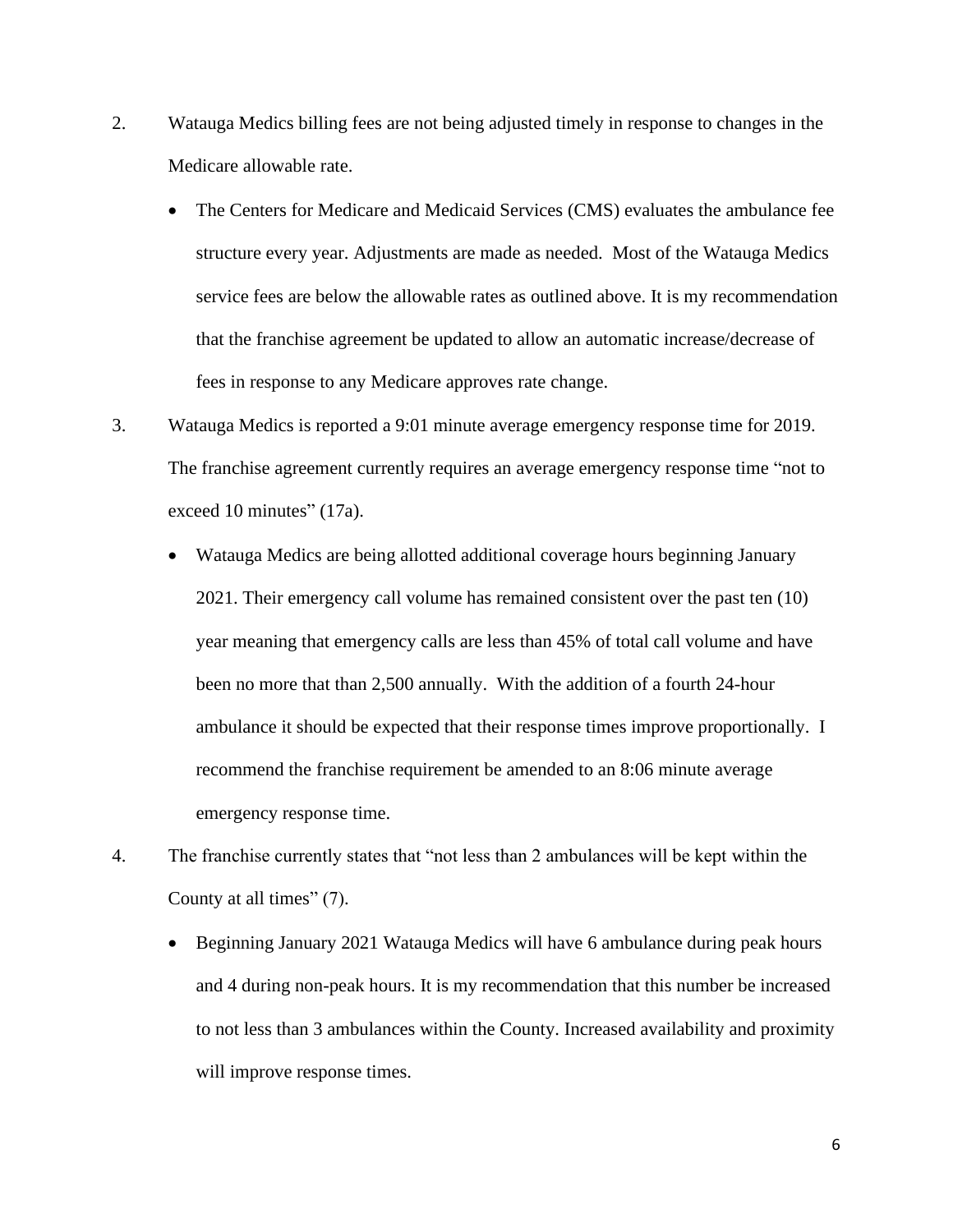**Billing Rates should be increased to Federal Medicare Allowable Rates Use Fractal Response Times (National Benchmark) to measure Success County provides an EMS team at BRFD on Monday to Friday for 9 hours County continues to provide transport services and rely on high quality paramedic 1st Responder coverage provided by BRF&R until the transport ambulance arrives**

#### **Overview of Watauga Medics**

A non-exclusive franchise agreement is in place between Watauga County and Watauga Medics. This agreement outlines the provision of Emergency Medical Services throughout Watauga County as provided by Watauga Medics, Inc. Current operations from that agreement includes:

- A. Annual subsidy payable to Watauga Medics by Watauga County of \$1,577,000 (2020/2021)
- B. Billing for all calls in Watauga County generated \$1.71 million in revenue (2018).
- C. Watauga Medics has three stations. Each station has a 24/7 unit (24-hour ambulance seven days a week with two qualified crew members). They have an additional ambulance that works a 12-hour day shift and a  $5<sup>th</sup>$  ambulance that is stationed at the Blowing Rock Fire Department (BRFD) Station 1 for 9 hours a day Monday through Friday. This 9-hour truck will be converted to a 24/7 unit beginning January 2021. This unit will continue to be stationed at the Blowing Rock Fire Department (Station 1) for 9 hours a day Monday through Friday. After that time, the unit will then move to Watauga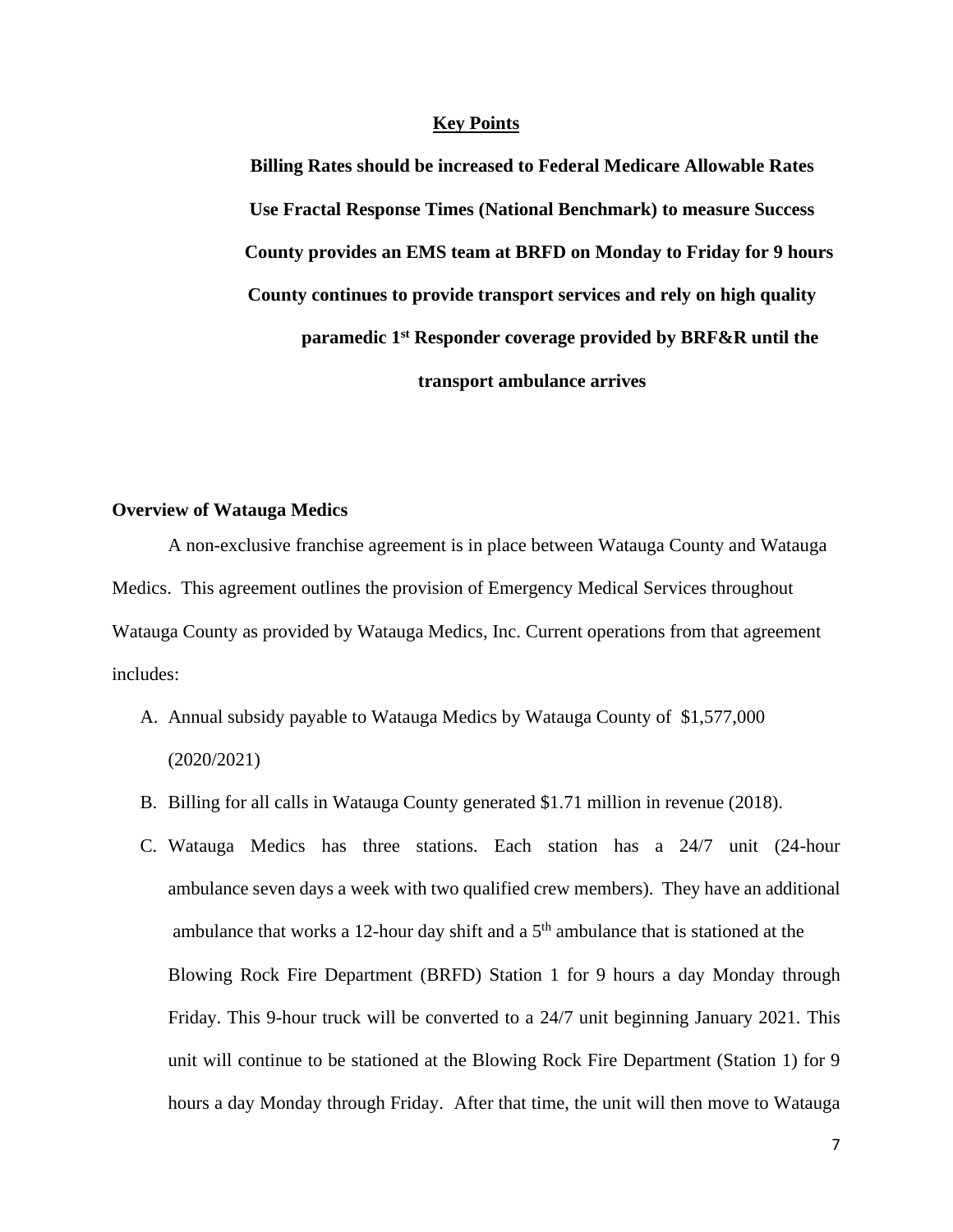Medics station #2 in Boone for the remainder of their shift. All the ambulances provided by Watauga Medics are ALS (Advanced Life Support/Paramedic) which is the highest certification level of care for a North Carolina County 911 system.

- D. Watauga Medics' stations are located at 921 W. King Street in Boone, 133 Longvue Street in Boone, and the Villas near the intersection of US321 and US421. They also have a unit stationed at the Blowing Rock Fire Department M-F for 9 hours each day.
- E. In 2019 Watauga Medics had reduced their average *emergency* response time to 9:01 minutes as shown here (Table 1). An average response time reflects 50% of the response times to be less than 9:01 minutes and the other 50% are greater. The data is further broken down by fire district to show which areas have realized the greatest improvement in response times (Table 2).
- F. Watauga Medics received 6,142 call in 2019. Approximately 28% (1,742) of those patients were not transported leaving 4,400 transports. Those transport included interfacility transfers which resulted in 666 patients being taken out of the county. Out of county transports can take up to 6 hours, placing units out of service for extended periods of time.

#### Table 1

#### *For Year Ending 2019*

| <b>Response Time</b> | Number of call |
|----------------------|----------------|
| $00:00 - 04:49$      | 632            |
| $05:00 - 07:59$      | 577            |
| $08:00 - 08:59$      | 189            |
| $09:00 - 09:59$      | 147            |
| $10:00 - 11:59$      | 233            |
| $12:00 - 14:59$      | 287            |
| $15:00 - 16:59$      | 121            |
| $17:00 - 17:59$      | 44             |
| $18:00 - 19:59$      |                |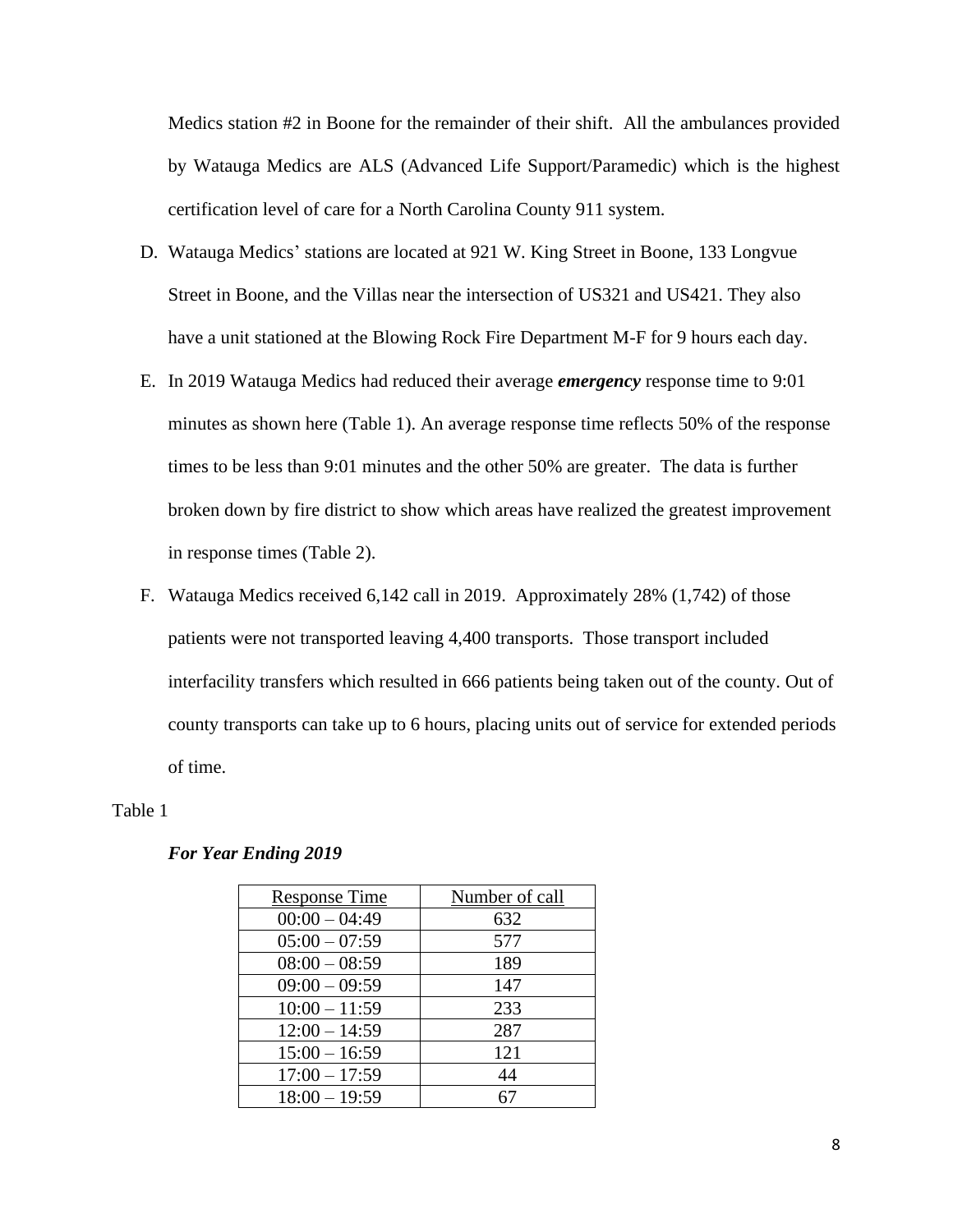| $20:00 - 29:59$   |  |
|-------------------|--|
| $30:00 - 1:29:59$ |  |

Total Emergency Responses **2471**

Average Response Time **9:01 Minutes**

Table 2

## *Average Emergency Response Time by District*

|             | 2019 Data | 2016 Data | Change |          |
|-------------|-----------|-----------|--------|----------|
| <b>BDFD</b> | 18:52     | 25:32     | 6:39   | Improved |
| <b>BFD</b>  | 06:10     | 06:12     | :02    | Improved |
| <b>BRFD</b> | 12:01     | 12:35     | :34    | Improved |
| <b>CCFD</b> | 10:24     | 12:33     | 2:09   | Improved |
| <b>DGFD</b> | 13:39     | 14:28     | :49    | Improved |
| <b>FFD</b>  | 14:19     | 13:07     | 1:12   | Declined |
| <b>MCFD</b> | 14:46     | 14:02     | :44    | Declined |
| <b>SSFD</b> | 24:51     | 25:37     | :46    | Improved |
| <b>SHFD</b> | 21:32     | 21:46     | :14    | Improved |
| <b>ZFD</b>  | 11:47     | 15:04     | 3:16   | Improved |

Mr. Craig Sullivan, owner-operator of Watauga Medics, was asked to provide an estimated cost of adding an additional ALS transport unit beginning 2021. His projections are shown here.

## **Personnel Expenditures**

\$ 577,920 Paramedic salaries and benefits (see appendix A for additional details)

## **Initial Capital Expenditures**

\$200,000 Vehicle and equipment

## **Maintenance and Repairs**

\_\_\_\_\_\_\_\_\_\_\_\_\_\_\_\_\_\_\_\_\_\_\_\_\_

\$20,000 Annually based on 5-year life expectancy

**Average Cost is approximately \$650,000 by amortizing Capital Expenditures over 5 years.**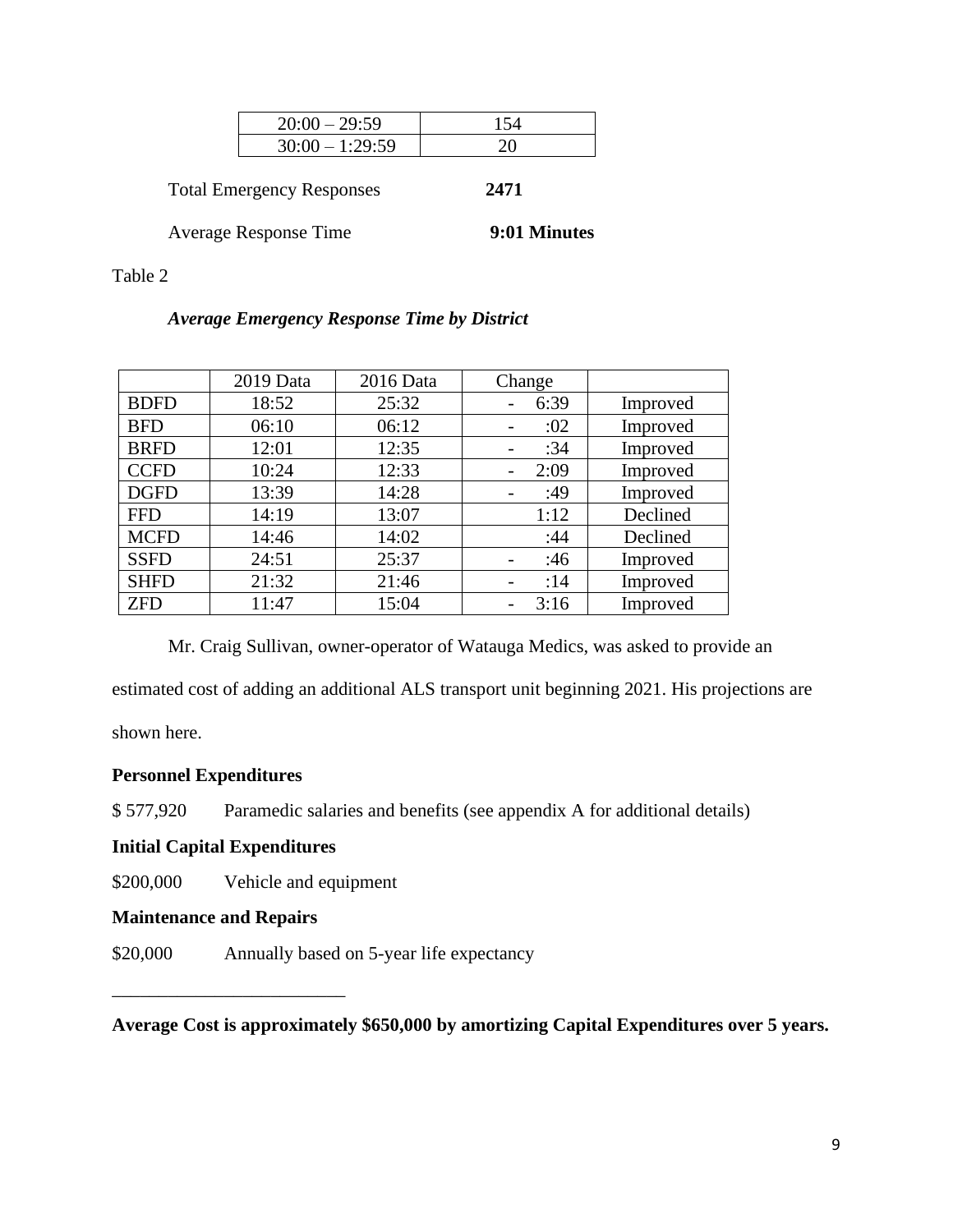**County chooses to contract with a private EMS provider Watauga Medics has a Non-Exclusive Franchise contract with the County No control by Blowing Rock Township or Blowing Rock Fire District The Blowing Rock area only produces 10% of the county's emergent calls Average Response Time in Boone is 6 Minutes Average Response Time outside of Boone is 10 to 24 Minutes Average Response to for Blowing Rock Fire District is 12 Minutes**

#### **Overview of Blowing Rock Fire and Rescue (BRF&R)**

Blowing Rock Fire and Rescue serve 36.6 square miles of Watauga County**.**

- A. In 2019 they equipped all three stations as Medical First Responders. They are not only first responders but were providing care at the paramedic level with Advanced Life Support equipment. The highest level of pre-hospital care available.
- B. Blowing Rock Fire and Rescue has 3 stations staff 24/7. Station 1 is located at 8001 Valley Boulevard in Blowing Rock and is staffed with 2 paid firefighter/paramedics. Station 2 is located at 6165 US 221 and is staffed with 1 paid firefighter/paramedic. Station 3 is located at 2409 Aho Road and is also staffed with 1 paid firefighter/paramedic. The district also has volunteers that will respond if needed.
- *C.* Their average response time in 2019 was 6 minutes and 51 seconds. This time exceeds national standards for urban and rural areas. NFPA 1710 states, "On all EMS calls, the standard establishes a turnout time of one minute, and four minutes or less for the arrival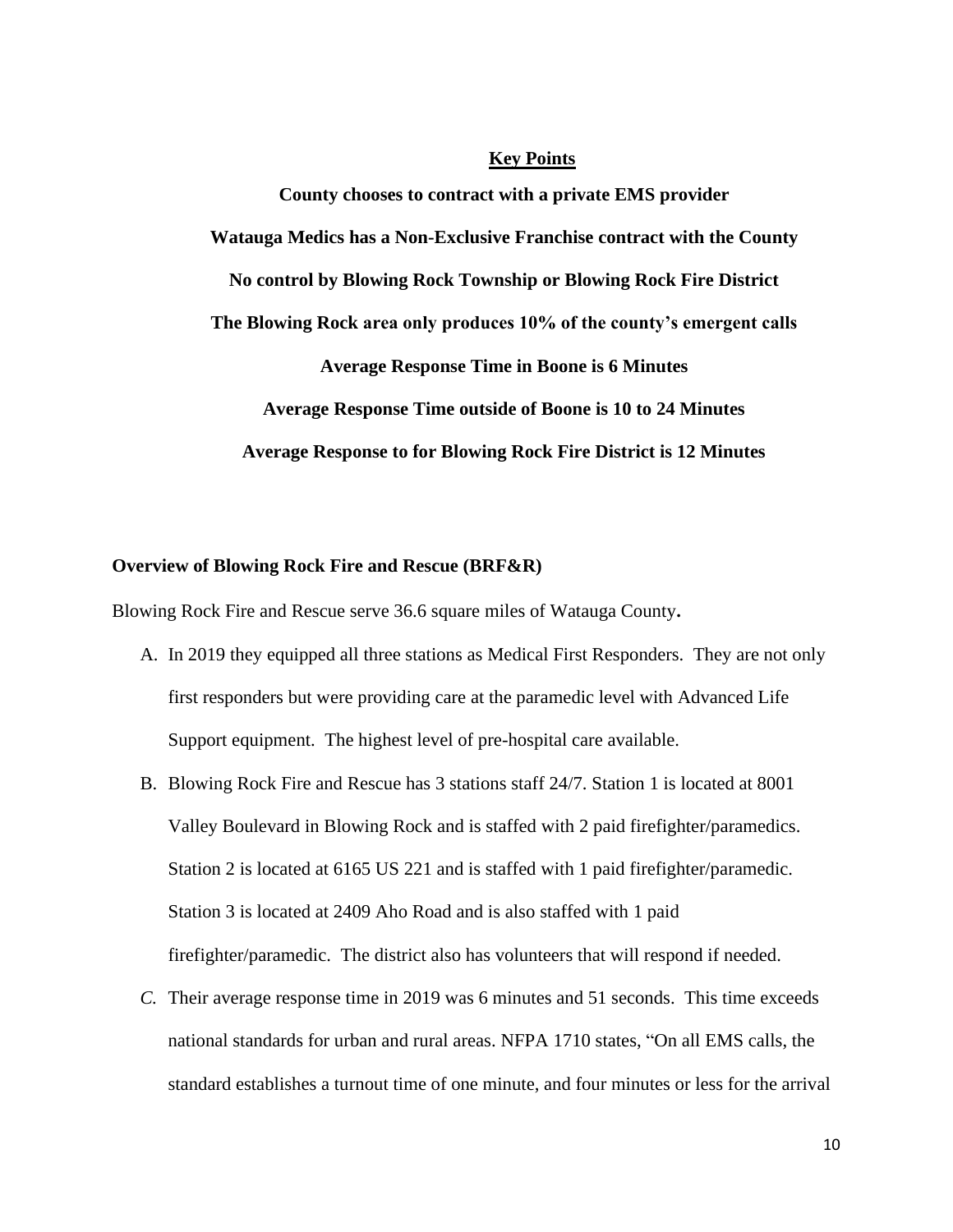of a unit with first responder or higher-level capability at an emergency medical incident. This objective should be met 90% of the time" (NFPA 2020). Fire department response time measurements are an integral part of managing and understanding emergency response. However, fire departments often define response time using different measures and report response time to the public in different ways (Yeomans, 2011).

D. In 2019 the fire department responded to 577 medical calls from the Blowing Rock Fire and Rescue stations (including some medical calls in other fire districts within Watauga County). These calls are simultaneous dispatch with Watauga Medics.

For clarification I would like to review the format used the Watauga Communications when taking 911 medical calls. Carefully following a scripted call intake, they divide calls into the following Response Determinants (Figure 1.)

Figure 1.

#### **Response Determinant**

| <b>Type</b>  | <b>Capability</b>                          | <b>Response Time</b>                                           |
|--------------|--------------------------------------------|----------------------------------------------------------------|
| Alpha        | <b>Basic Life Support</b>                  | Cold (single unit)                                             |
| <b>Bravo</b> | <b>Basic Life Support</b>                  | Hot (multiple units)                                           |
| Charlie      | <b>Advanced Life Support</b>               | Cold (single unit)                                             |
| Delta        | <b>Advanced Life Support</b>               | Hot (multiple units)                                           |
| Echo         | Advanced Life Support and special<br>units | Hot (Multiple units) plus other first responders,<br>e.g. Fire |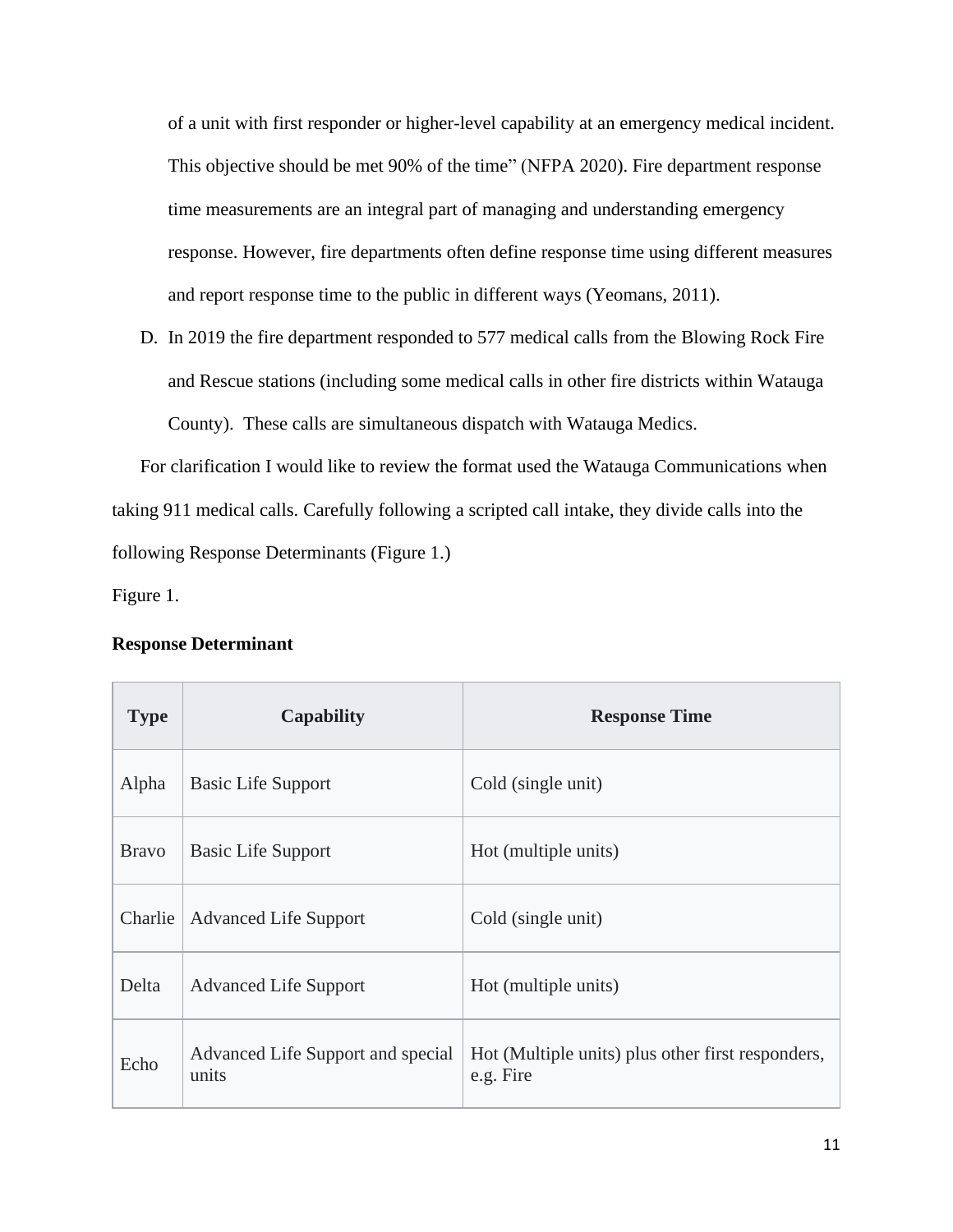- E. Prior to the pandemic all fire districts were dispatched as First Responders to all EMS calls with the exception of the Boone Fire District. EMS services were dispatched to all calls. The only exception to this process is a citizen assist call which is considered nonmedical. The fire department alone would response. An example of this would be someone who needs assistance getting up but does not requires any medical intervention. Once COVID became active the Blowing Rock Fire Department altered their responses to include only Delta and Echo calls leaving EMS to respond alone to all other call types.
- F. The 2020 census for Blowing Rock Fire District numbered 4,664. Blowing Rock Fire District is the second largest district in Watauga County by area. Boone is slightly larger at 40.74 square miles. Boone's 2010 census numbered 27,80.
- G. Blowing Rock Fire Department receive funding from several sources including Watauga Fire District Tax, Blowing Rock Township Tax and Caldwell County Tax. Blowing Rock Fire District includes areas outside of Blowing Rock township and has a tax valuation of \$1.0B with a fire tax rate of .05 which bring in \$494,989 (Table 3). The residents of Blowing Rock township do not pay this .05 fire tax. It is included in their township tax.

Table 3.

| <b>Fire Protection District</b> | <b>Tax Rate per</b><br>\$100 | <b>Net Levy</b> |
|---------------------------------|------------------------------|-----------------|
| <b>Beech Mountain Rural</b>     | 0.05                         | \$<br>1,588     |
| <b>Blowing Rock</b>             | 0.05                         | 494,989         |
| <b>Boone Rural</b>              | 0.06                         | 947,176         |
| <b>Cove Creek</b>               | 0.05                         | 253,675         |
| <b>Cove Creek Rural</b>         | 0.05                         | 324             |
| Deep Gap                        | 0.05                         | 201,961         |

For the Year Ending June 30, 2019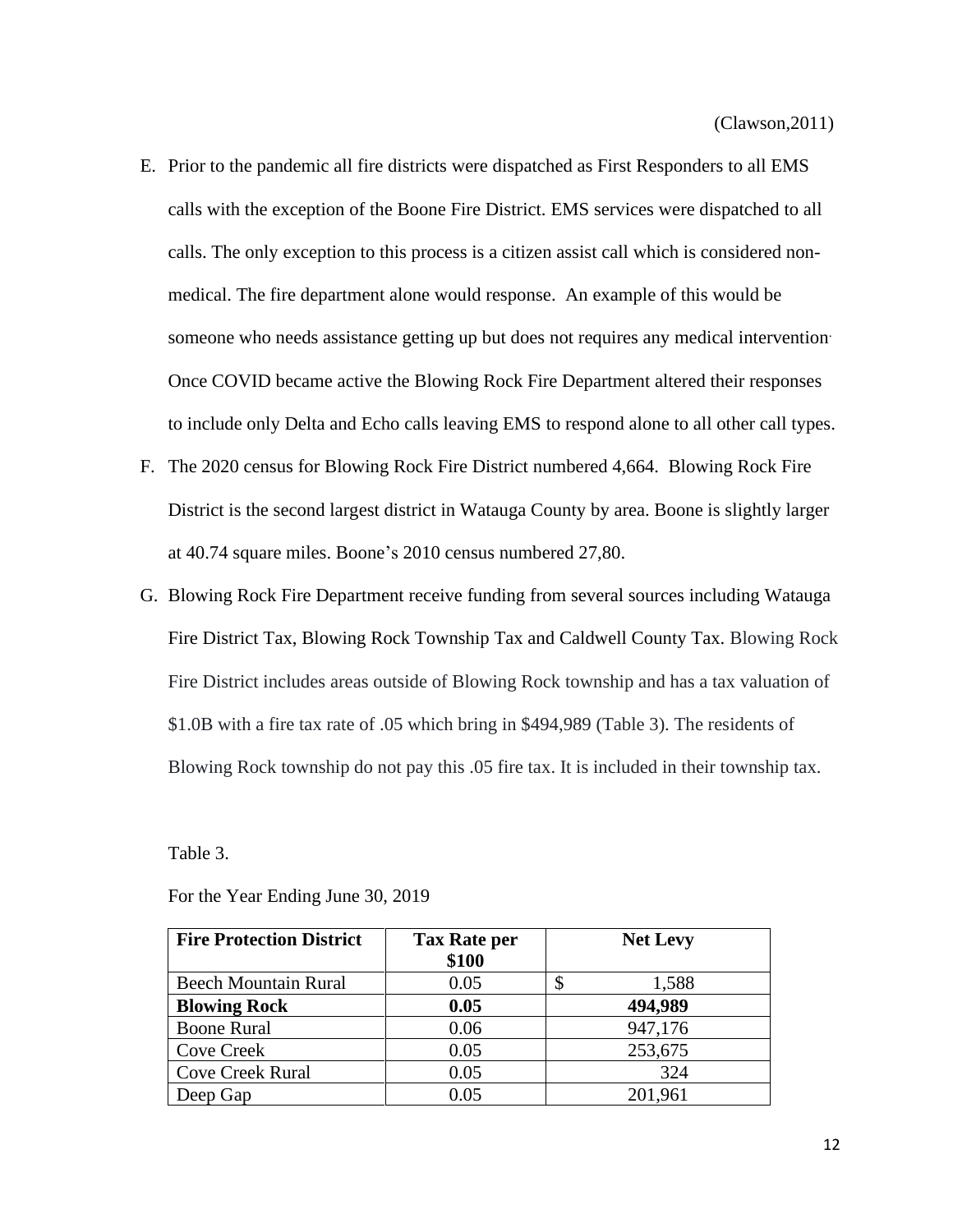| Foscoe                 | 0.05  | 479,151 |
|------------------------|-------|---------|
| <b>Foscoe Rural</b>    | 0.05  | 74,574  |
| Meat Camp              | 0.05  | 227,353 |
| Northwest Watauga      | 0.05  | 118,372 |
| Shawneehaw             | 0.05  | 101,296 |
| Shawneesha Rural       | 0.05  | 6,334   |
| <b>Stewart Simmons</b> | 0.085 | 232,844 |
| Todd                   | 0.07  | 64,821  |
| Zionville              | 0.05  | 123,391 |

| <b>Total Net Fire Protection District Levies</b> | \$3,327,391 |
|--------------------------------------------------|-------------|
|--------------------------------------------------|-------------|

## **Brake out of 2019 Emergency Medical Services calls in BRFD District**

| Area                 | <b>ESN</b> | <b>Call Volume</b> |
|----------------------|------------|--------------------|
| <b>BRFD Township</b> | 310        | 11                 |
| <b>BRFD Township</b> | 302        | 325                |
|                      |            | 336<br>58%         |
| <b>BRFD</b>          | 301        | 165                |
| <b>BRFD</b>          | 370        | 18                 |
| <b>BRFD</b>          | 401        | 57                 |
|                      |            | 240<br>42%         |

Chief Kent Graham, Chief of Blowing Rock Fire and Rescue, was asked to provide an estimated cost of adding an additional ALS transport unit beginning 2021. His projections are shown here.

## **Initial Personnel Expenditures**

| $\boldsymbol{\mathsf{S}}$ | 44,000.00  | Paramedic Annual Salary Avg               |
|---------------------------|------------|-------------------------------------------|
| \$                        | 17,600.00  | <b>Annual Benefits Cost</b>               |
| \$                        | 61,600.00  | <b>Total Per Medic</b>                    |
| <sup>\$</sup>             | 431,200.00 | Additional Medic Staffing (7 FTE)         |
| $\mathbb{S}$              | 30,000.00  | Clerical / Billing Admin Salary           |
|                           | 12,000.00  | 40% Benefit Cost                          |
| \$                        | 42,000.00  | Additional Admin. / Billing Staff (1 FTE) |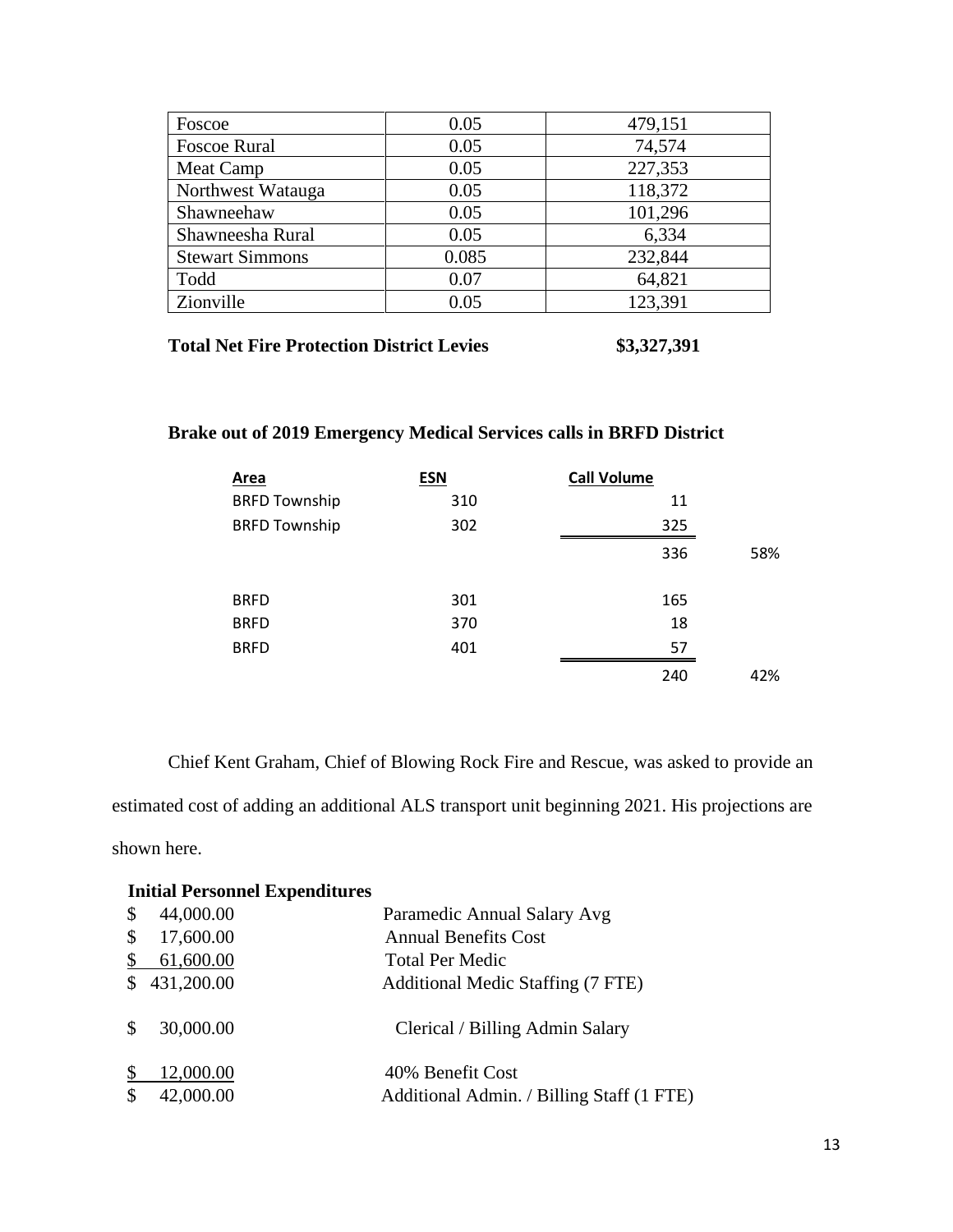\$ 473,200.00 Total Annual Personnel Cost

#### **Initial Incidental & Recurring Expenditures**

| \$12,000.00          |              | Equipment & Vehicle Maintenance & Repair          |
|----------------------|--------------|---------------------------------------------------|
| \$61,516.00          |              | FT Transport Agency Worker's Comp Insurance (13%) |
| $\frac{\$}{2000.00}$ |              | Additional portable radios, pagers, uniforms, PPE |
|                      | \$115,516.00 |                                                   |

#### **Initial Capital Expenditures**

\_\_\_\_\_\_\_\_\_\_\_\_\_\_\_\_\_\_\_\_\_\_\_\_\_

| $\mathcal{S}$ | 78,000.00    |            | Medical, Radios, Cardiac Monitor, Equipment & Supplies |
|---------------|--------------|------------|--------------------------------------------------------|
| <sup>S</sup>  | 44,000.00    |            | <b>Stretcher Lift Mechanism</b>                        |
|               | \$17,000.00  |            | <b>Powered Stretcher Assembly</b>                      |
|               | \$145,000.00 |            | Additional Type I 4WD Ambulance                        |
|               |              | 284,000.00 |                                                        |
|               |              |            |                                                        |

Initial Year Total Cost Estimate **\$ 872,716.00**

**Average Cost is approximately \$700,000 by amortizing Capital Expenditures over 5 years.**

## **Key Points**

**Blowing Rock and BRDF fund Paramedic 1st Responders to reduce Risk**

**Average response time in 2019 was 6 minutes and 51 seconds**

**58% of Emergency Calls in BRFD are for Town of Blowing Rock**

**BRFD Footprint is large**

**BRFD is 36 Square Miles**

**Town of Blowing is 3 Square Miles**

**BRF&R already provides responses to all call levels, prior to COVID**

**BRF&R already responds to Caldwell County with an ALS Ambulance.**

**Cost per Team is \$50K higher compared to Watauga Medic**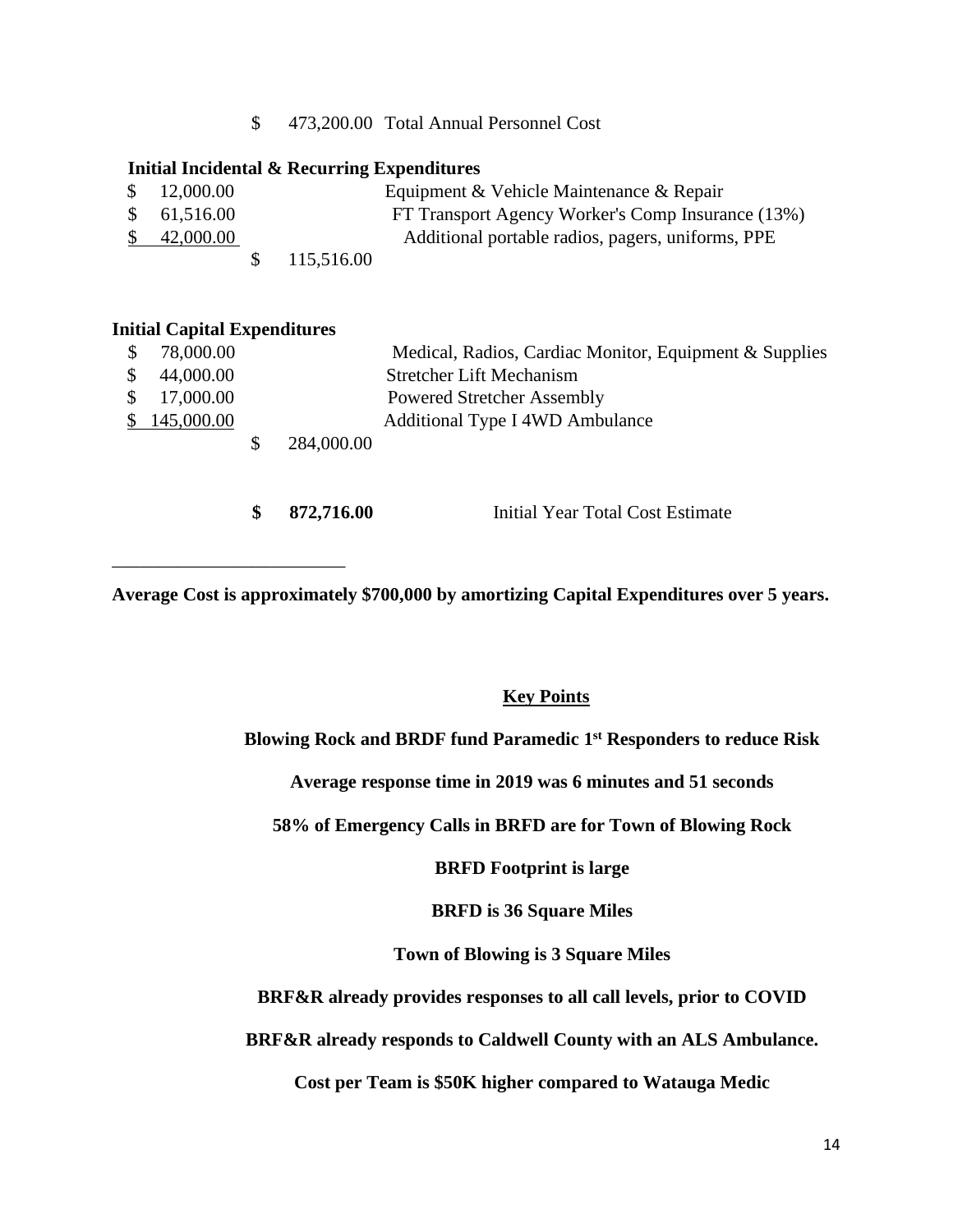#### **Overview of Blowing Rock Township**

Blowing Rock Township North Carolina has a population 1,367 according to the 2020 census and a seasonal effective population of approximately 5,000 without including tourists based on approximately 1,800 homes. Blowing Rock encompasses just 3.1 square miles. The tax valuation of Blowing Rock Township is \$1.2B, with a \$0.39 tax rate generating \$4,680,000 in property taxes. The median age of the citizens based on census data is 60.3 years, 57.1 years for males, and 62.1 years for females (World Population, 2020). Anecdotally, we know that the median age for seasonal residents is older but declining as homeowners from surrounding regions are increasing.

#### **Potential Solutions**

These proposals are listed in no specific order of priority. They are presented from the viewpoint of decreasing the response times of EMS to Blowing Rock Township. Each proposal cost approximately \$650,000 annually and will provide 24/7 ambulance service to Blowing Rock. To ascertain the actual cost a Request for Proposal (RFP) will need to be solicited from the providers for the exact type of service to be provided.

**1. County continues to provide transport services, rely on high quality paramedic 1st Responder coverage provided by BRF&R until the transport ambulance arrives and challenge County to provide the same level of service throughout the County using a Fractal Goal to measure success.**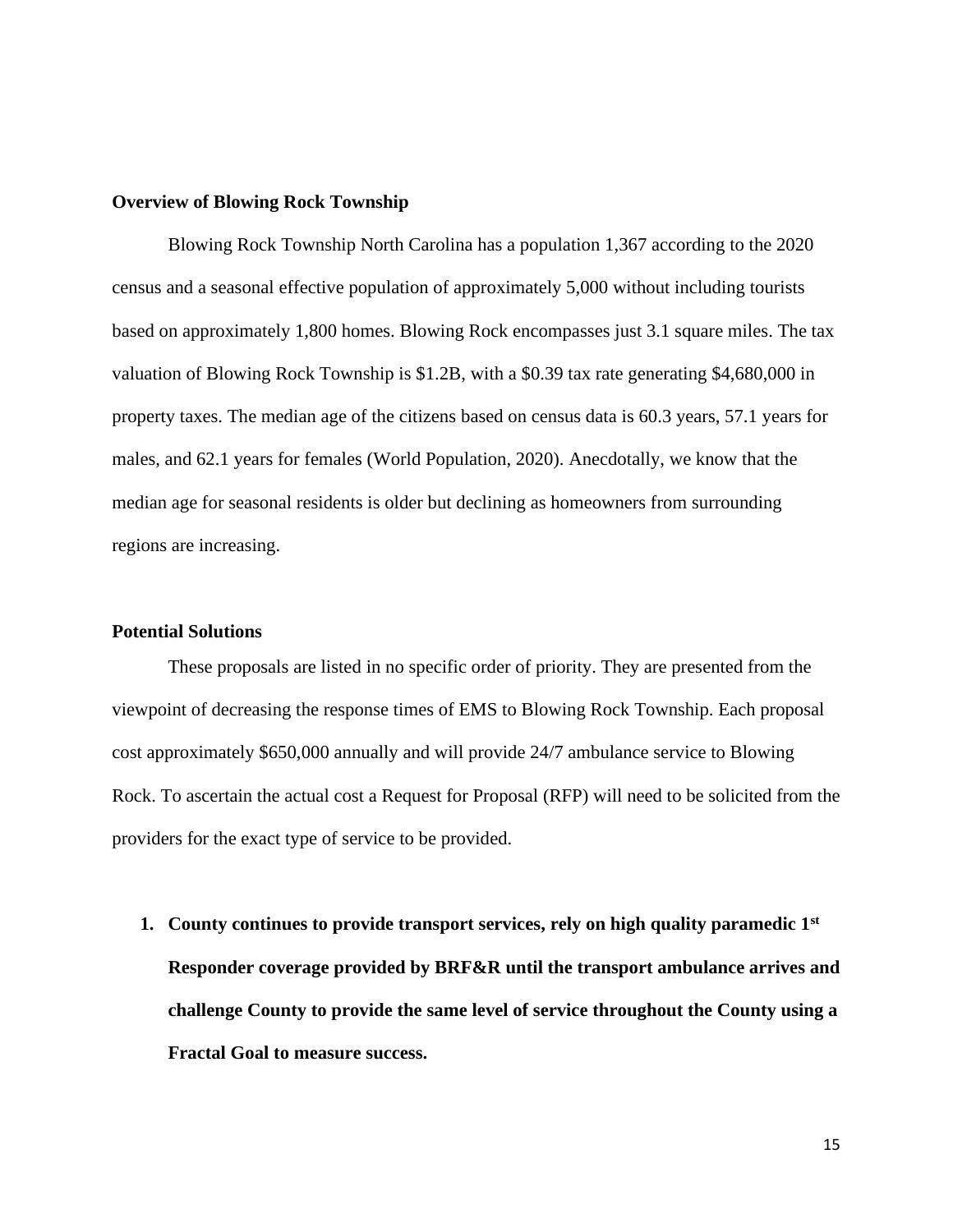**BRF&R 1 st Responder Emergency Response Times are below 9 Minute Standard Must accept Transport Response Times by County Accept that the County is not providing consistent service throughout the County**

**No Local Control**

**No Additional Cost**

**2. County provides an ALS Watauga Medics unit in Blowing Rock 24 hours a day, seven days a week funded by County.**

Watauga Medics are already stationed at the Blowing Rock Fire and Rescue station 9 hours a day Monday - Friday. This proposal would increase that time to 24/7.

- The unit would be housed in an existing facility at no additional cost.
- The approximate cost of \$650,000 annually
- Reduced response times for an ambulance in the Blowing Rock Fire District.
- An increased presence of an ambulance in the Blowing Rock Fire District.

This unit would still be utilized as needed for calls, standbys, and backup throughout Watauga county. The Blowing Rock Fire District generated less than 10% of the Watauga county call volume while the Boone Fire District creates over 65% of that annual call volume. It is my estimate that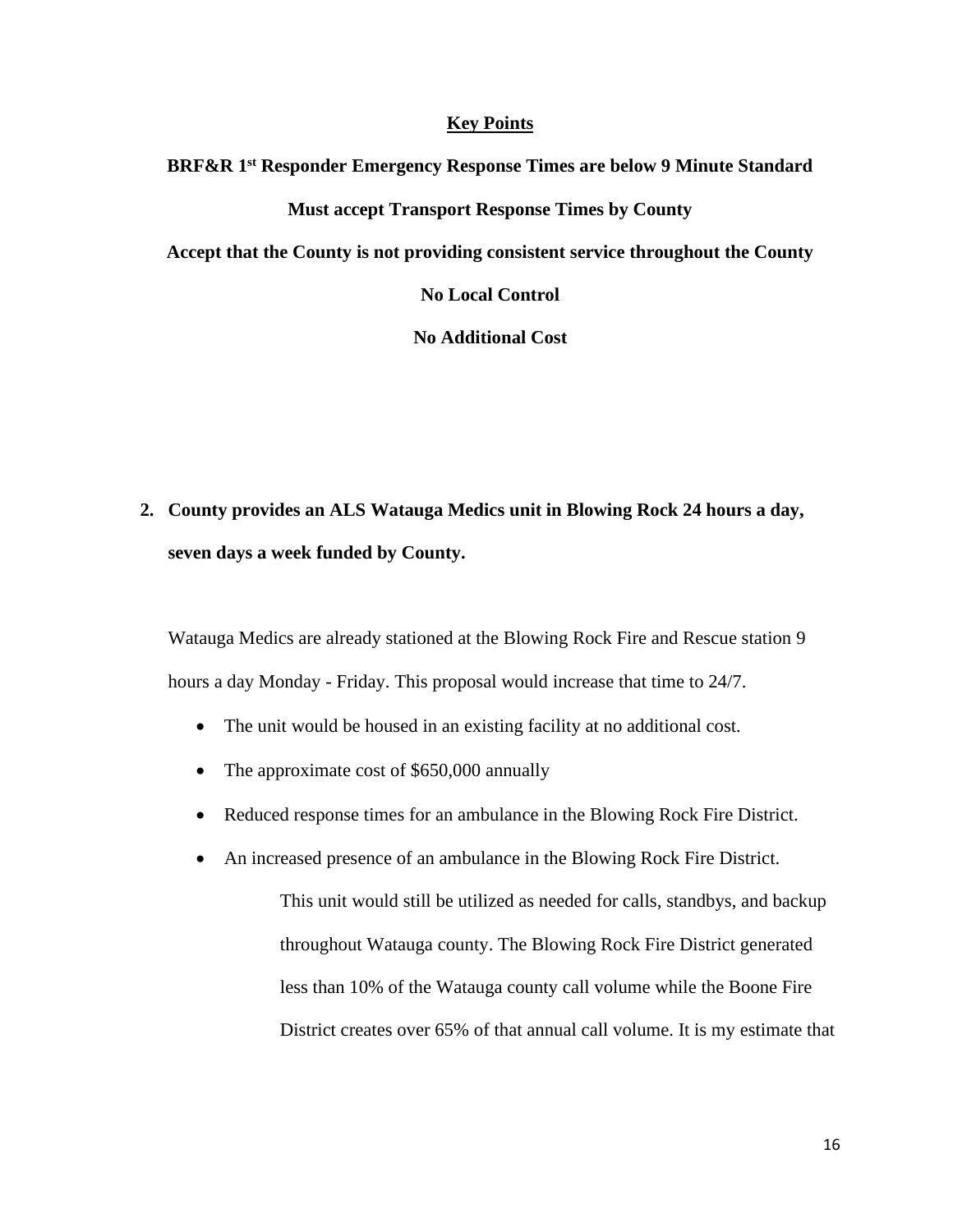during peak hours this unit will be out of the Blowing Rock Fire District approximately 40% of the time.

#### **Key Points**

**Provides 24/7 coverage Crew pulled away as needed coverage elsewhere Takes advantage of BRF&D main facility Annual incremental cost is \$580,000 No additional funding has been offered by County No Local Control**

# **3. BRF&R provides an ALS unit at BRF&R main station 24 hours a day, seven days a week funded by BRFD and Town of Blowing Rock taxes.**

- The unit would be housed in an existing facility at no additional cost.
- The approximate cost would be \$650K.
- Significantly reduced response times for an ambulance in the Blowing Rock Fire District as the unit would not leave the district unless it is on a call. This unit would also be utilized as needed for standbys and backup on emergent calls throughout Watauga county.
- A franchise agreement would need to be established with Blowing Rock Fire and Rescue for ambulance transport services.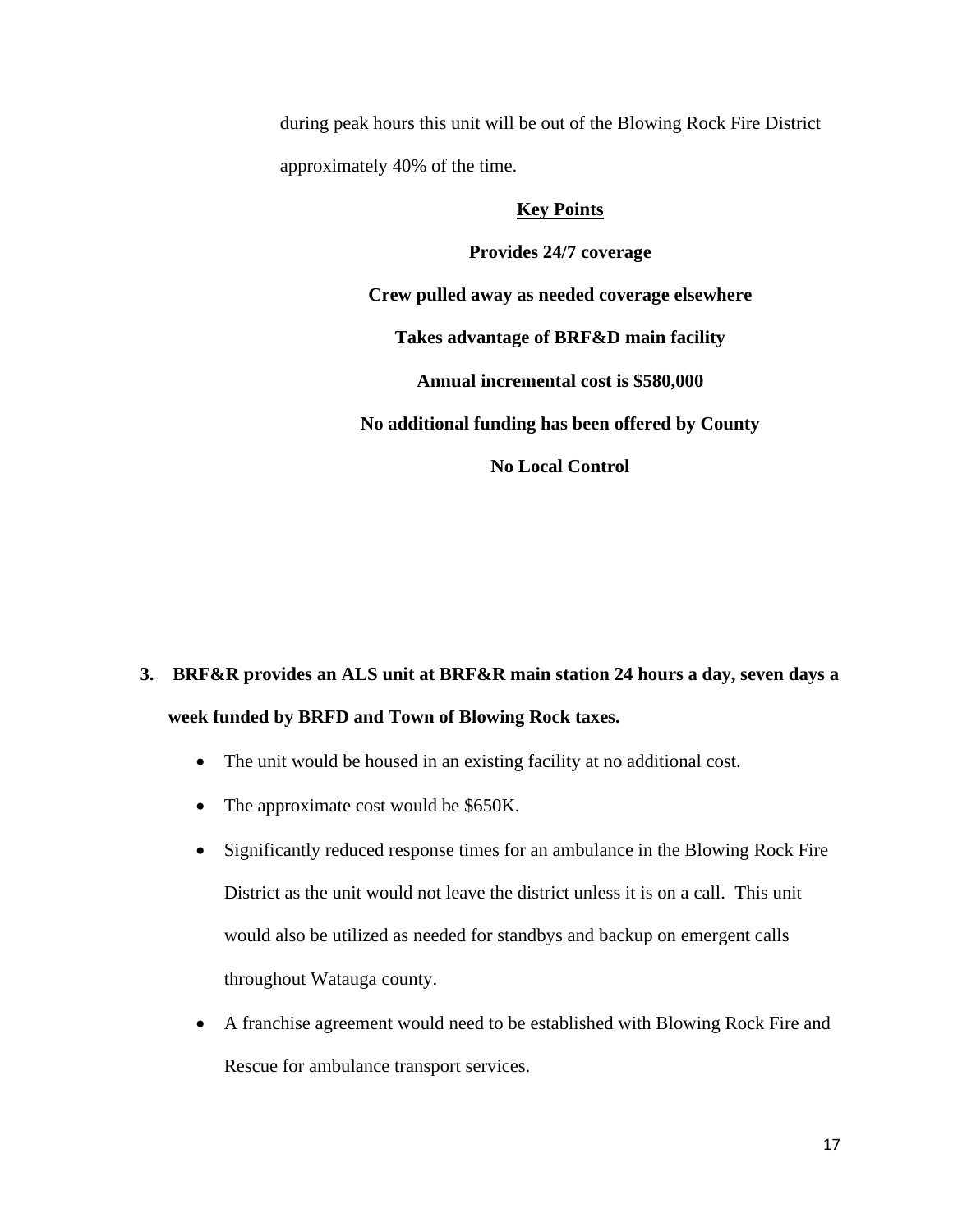- The unit cost will be averaging over \$1,000 per transport.
- Funding of \$600,000 net cost could come from different sources to cover capital cost and ongoing expenses. As an example: Increase in Taxes  $$6000,000$ Each \$0.01 Fire Tax increase \$100,000 Each \$0.01 Blowing Rock Township Tax \$120,000 Revenue from call volume, 400 calls billed at \$500 (allowable rate) x 50% collection \$100,000

#### **Allows for Control of Personnel**

**Need to outsource billing**

**Net Cost is approximately \$600,000**

**Increase in BRFD tax rate**

**Increase in Town of Blowing Rock tax rate**

### **Need to determine fair allocation to BRFD and Town of Blowing Rock**

- **4. Town of Blowing Rock provides EMS that would provide an ALS ambulance 24 hour a day, seven days a week funded by the Town of Blowing Rock** 
	- This system would run independently of Watauga County and Blowing Rock Fire and Rescue.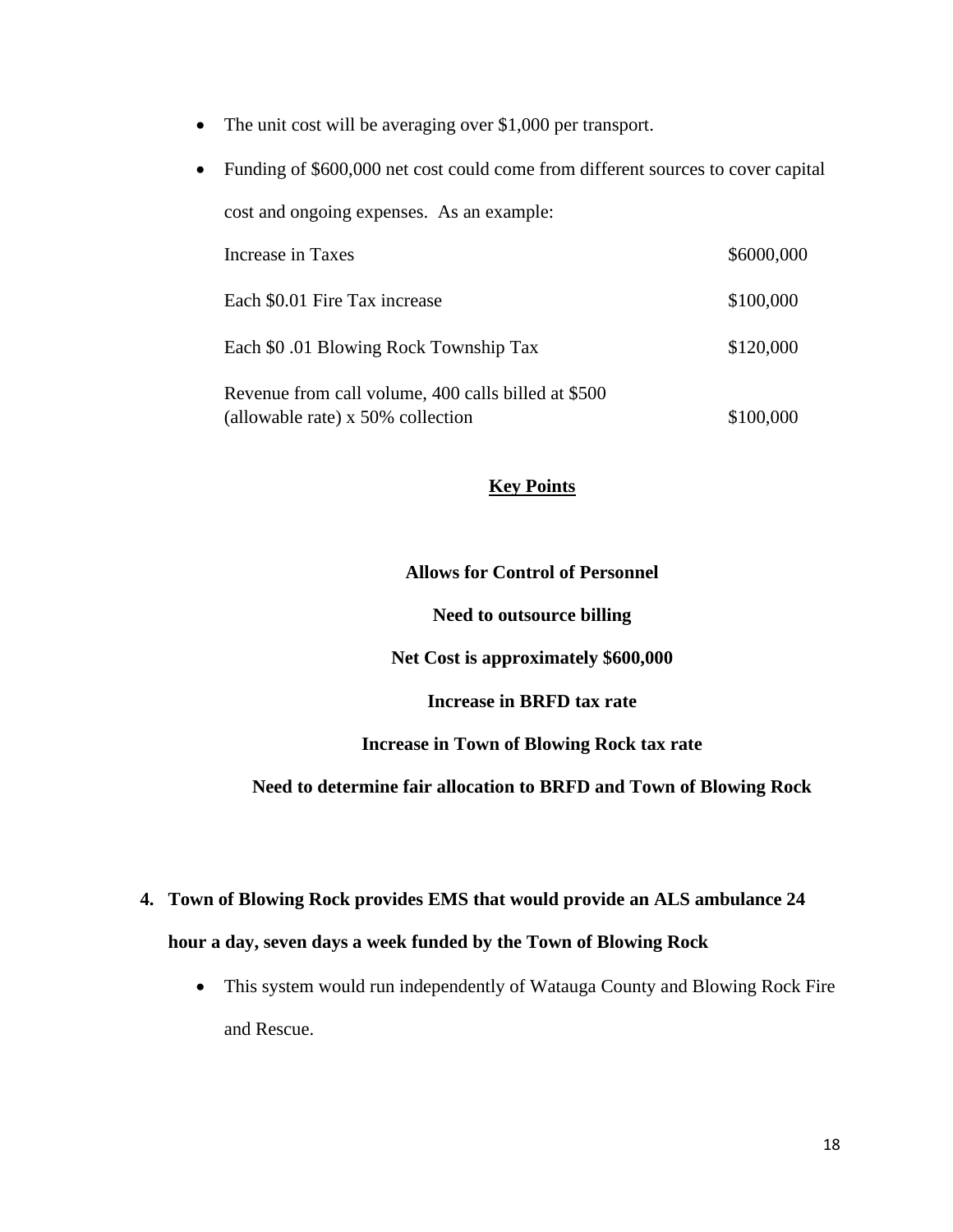- This service could be a private service or a township service, depending on how much control and responsibility the township wants to maintain.
- A franchise agreement with Watauga County would be needed. This agreement would include any supplements from tax dollars and billing restrictions.
- To assure that best pricing is achieved this service should be put out for RFPs.
- The ownership of vehicles, staff and administrative responsibilities would be determined based on the RFP (Request for Proposal).
- Blowing Rock Township is a small area with a small population for an independent EMS to operate. This service could be provided by 1 ambulance, with the other county services continuing to provide routine transports and emergency backup. The unit cost will be significant averaging approximately \$2,000 per transport. (336 transports per year)

#### **Most Expensive Alternative**

**Town would be in control of the additional ALS Ambulance No commitment to County, except Mutual Aid Funding would come from BRFD fire taxes and Town property taxes**

**Need to outsource Billing**

**Need Franchise Agreement with County**

**Need Agreement with BRF&R to house ALS Ambulance** 

#### **Need Agreement on use of ALS Ambulance in County System**

#### **Obtain agreements with Watauga Medics for all non-emergent transports.**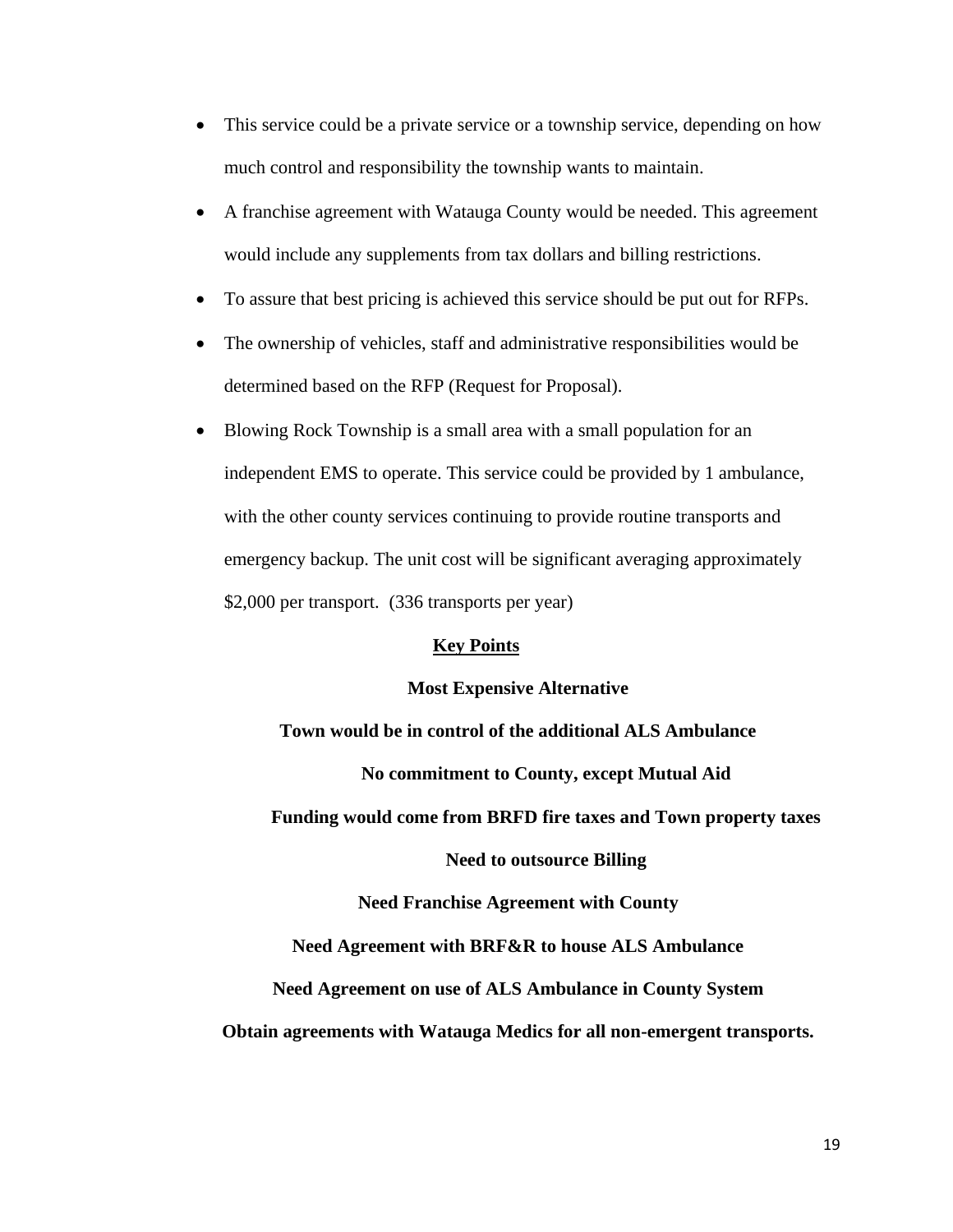#### **Other Considerations**

#### **1. Seasonal coverage with County**

After a careful analysis of the monthly statistics, it seems reasonable to flex coverage with seasonal demands. The yearly cost could possibly be lowered. The highest demand months are May through November. The greatest difficulty with this scenario is the ability to find the necessary resources to flex up during the summer months. This mainly applies to qualified staff as summer months add increase call volume for most of the counties in North Carolina.

#### **2. Peak Time coverage**

Breaking down call volume into actual calls per hour and by day of the week helps determine appropriate staffing. Increased staffing during peak hours can improve response times and help controlling overall cost. Watauga Medics is currently staffing a 12-hour day truck in Boone and a 9-hour day truck Monday – Friday in Blowing Rock. This concept can be further applied to keep the Blowing Rock unit in their district as much as possible.

#### **3. Quick Response Vehicles (QRV's)**

A QRV is a fully equipped ALS non transport unit that is manned by a single Paramedic who is strategically located and can respond to emergency medical situations quickly. This concept is currently in place at BRF&R. Paramedics were responding to 100% of 911 calls through 2019. Once the pandemic began to take hold the Fire Chief changed the response to include only Delta and Echo calls. The QRVs are no longer responding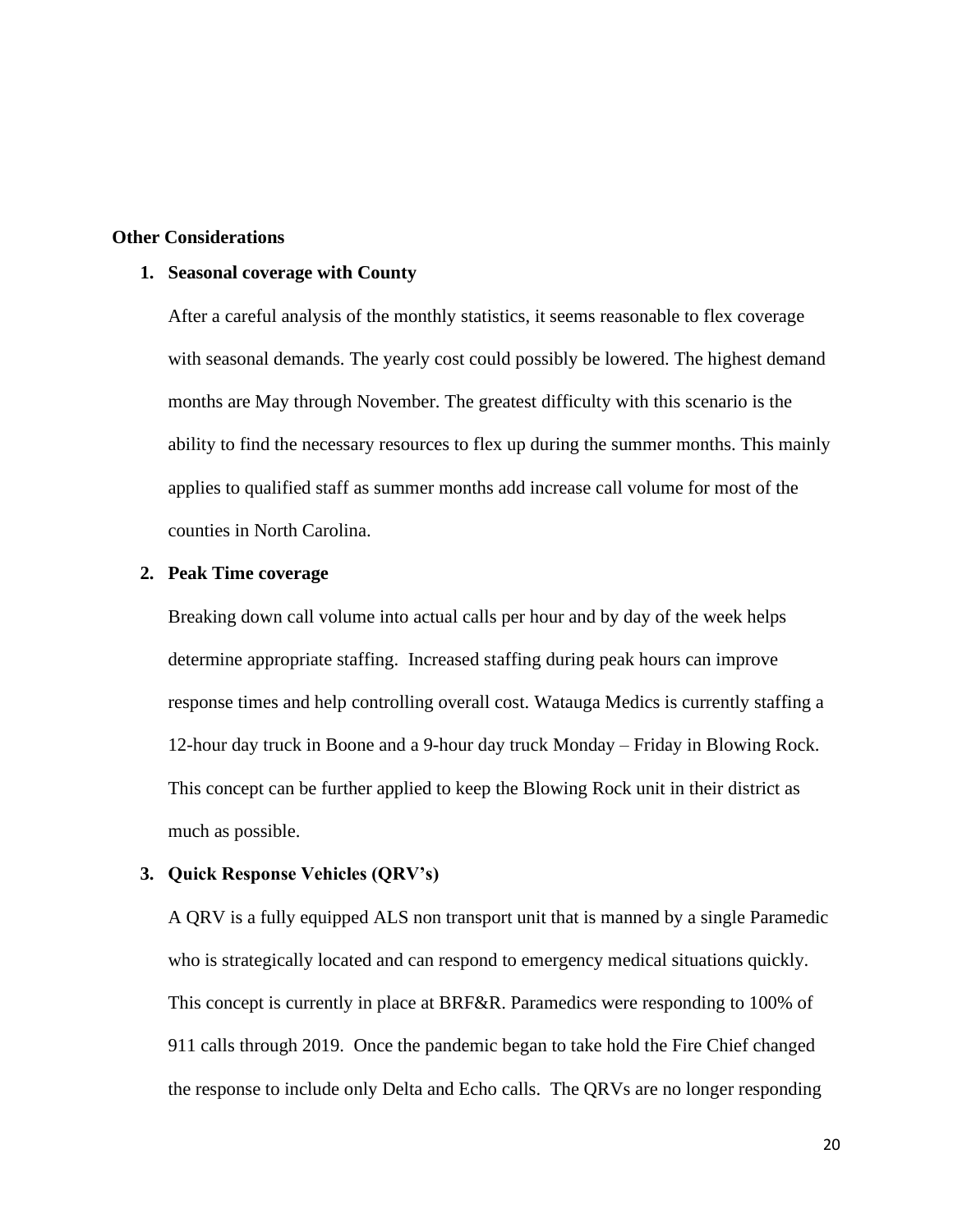to Alpha, Bravo, Charlie response determinants due to COVID 19. Historically a QRV with a paramedic arrived at the scene of an emergency in an average 6.5 minutes. This time meets or exceeds National standards and significantly impacts mortality rates. In additional to excellent response times the cost of this services is less than half that of an ambulance. As the COVID vaccine becomes readily available and things we begin to return to normal, the BRF&R needs to continue their QRV service in the community.